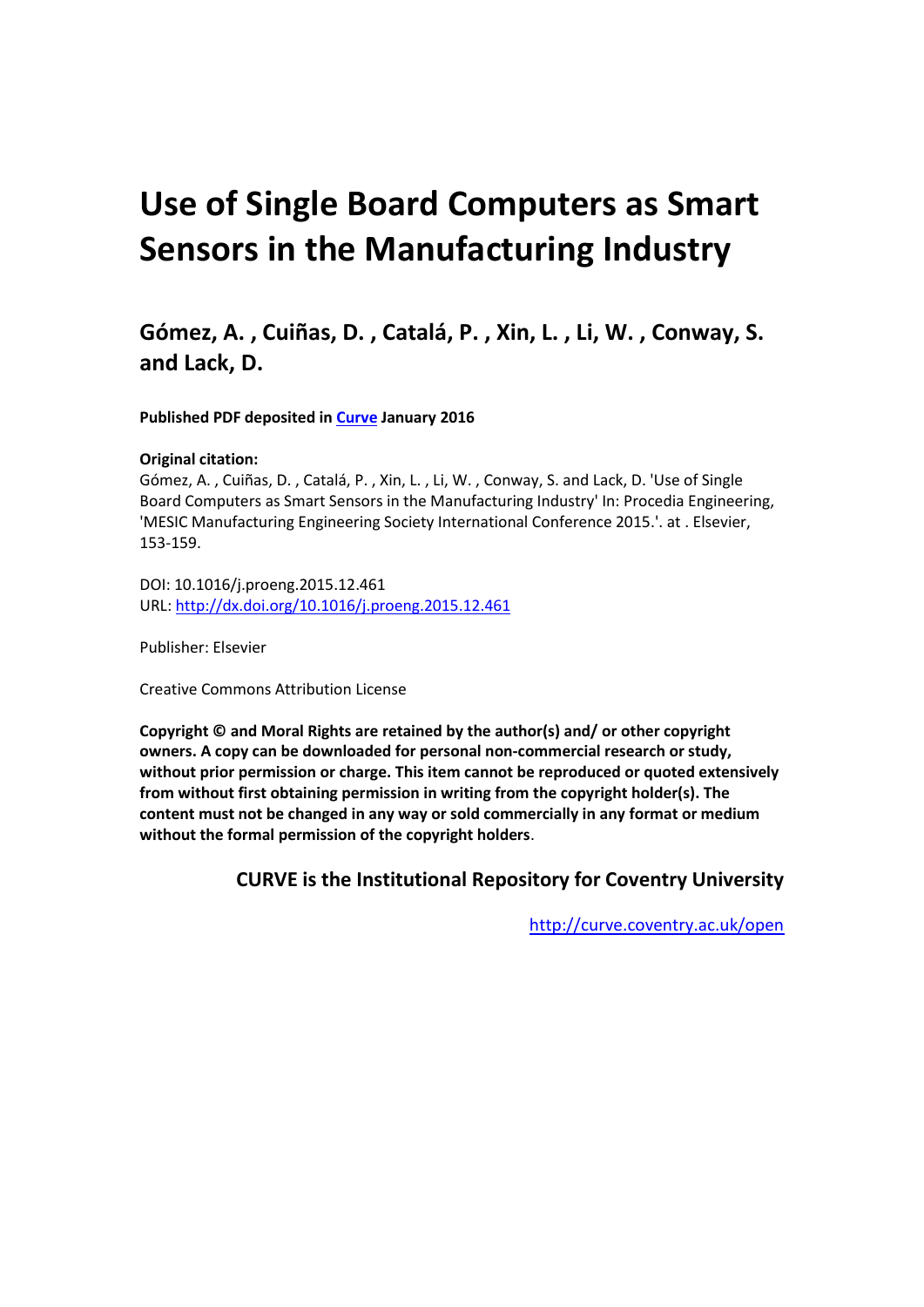



Available online at www.sciencedirect.com



Procedia Engineering 132 (2015) 153 - 159

**Procedia Engineering** 

www.elsevier.com/locate/procedia

## The Manufacturing Engineering Society International Conference, MESIC 2015

# Use of Single Board Computers as Smart Sensors in the Manufacturing Industry

A.Gómez<sup>a</sup>, D. Cuiñas<sup>a,\*</sup>, P. Catalá<sup>a</sup>, L. Xin<sup>b</sup>, W. Li<sup>b</sup>, S. Conway<sup>c</sup>, D. Lack<sup>c</sup>

*a Fundació Privada Centre CIM, c/Llorens i Artigas 12, 08028, Barcelona b Faculty of Engineering & Computing, Coventry University, Priory Street, CV1 5FB UK, Coventry cNIFES Consulting Group, Sinderland Road, WA 14 5HQ, Broadheath Altrincham* 

#### **Abstract**

The continuously growing presence of cyber-physical systems in the industry, especially in the field of processes automation and control, represents the paradigm of the so called fourth industrial revolution, in which the systems are smarter, faster and more optimized by means of artificial intelligence, control systems and sensors networks. The presence of ICT and automation systems guarantees energy and other resources efficiency along the whole value chain of industrial processes. Especially important is the case of the smart sensors, in which a conventional sensor is equipped with interfacing methodologies for signal processing and decision making. In this article the capabilities of using a single board computer as a smart sensor are explored.

© 2016 The Authors. Published by Elsevier Ltd. © 2015 The Authors. Published by Elsevier Ltd. This is an open access article under the CC BY-NC-ND license Peer-review under responsibility of the Scientific Committee of MESIC 2015. Peer-review under responsibility of the Scientific Committee of MESIC 2015(http://creativecommons.org/licenses/by-nc-nd/4.0/).

*Keywords:* Manufacturing; Smart sensors; ICT; Control systems

#### **1. Introduction**

Manufacturing companies are adopting energy and carbon saving strategies based on intelligent systems for management, monitoring and control the production processes. These strategies rely on the development and adaptation of ICT solutions, software and hardware, along the value chain. A family of sensors has been developed to provide a precise control over the energy use in real time, allowing the development of energy sustainability

<sup>\*</sup> Corresponding author. Tel.: +34 934017171 *E-mail address:* dcuinas@fundaciocim.org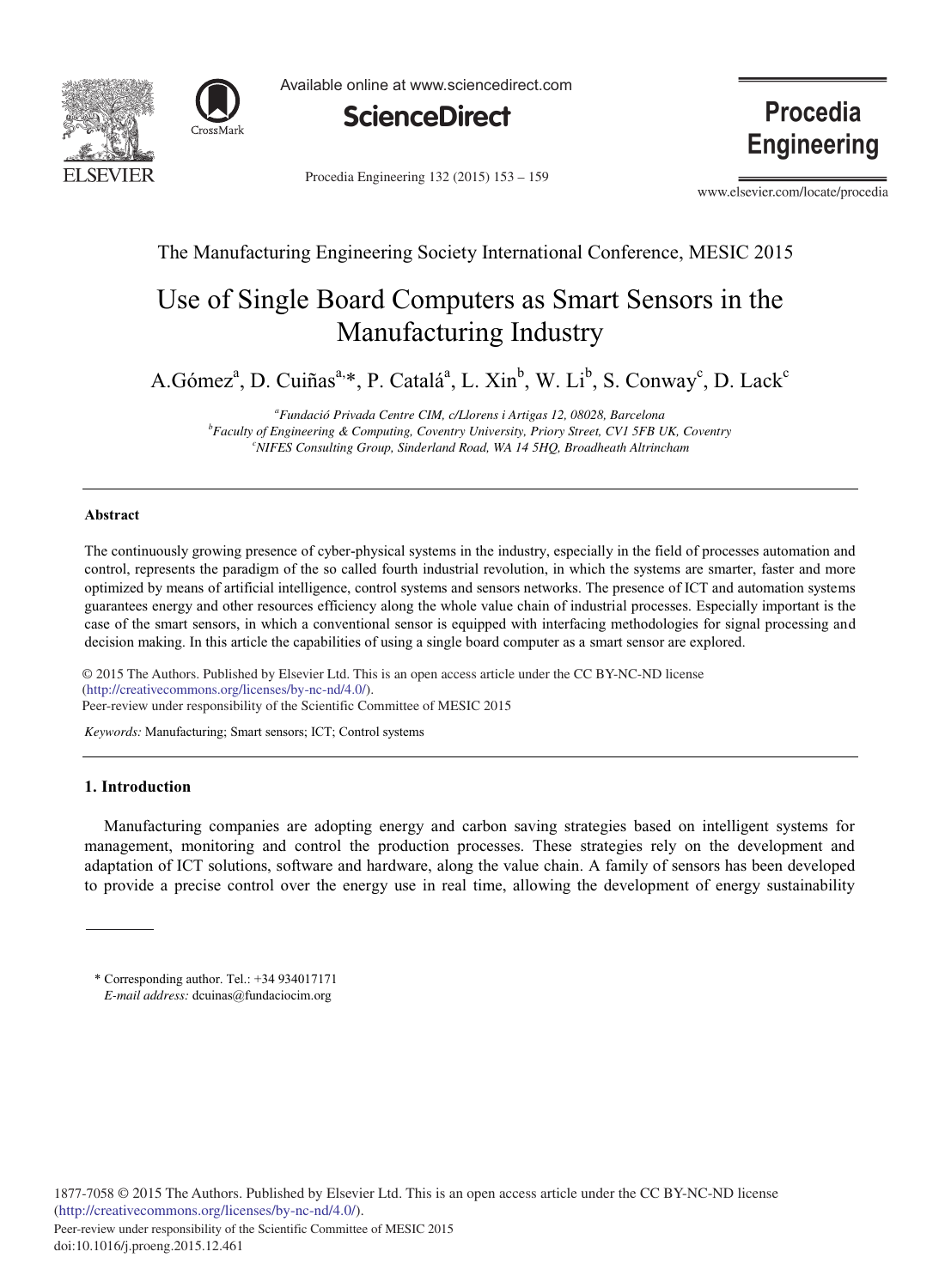programs. The concept "Smart Sensor" [1] represents the next generation of sensors, since these sensors incorporate analogic/digital sensors with a processor, a memory and a network controller in a common platform, allowing the possibility of pre-processing the values measured, reporting data with digital signals and communication protocols, enabling decision making systems based on pre-established conditions or remembering calibration or configuration parameters among other capabilities.

The utilization of single board computers for monitoring in different fields has been documented in a number of works, including environmental applications [3-6], smart artificial vision systems [7] or smart appliances [8] and smart cities [9]. One of the most popular single board computers is the Raspberry Pi whose easiness of use permitted a wide use of this platform for teaching activities and "do it yourself" developments. The utilization of the Raspberry Pi as a smart sensor was also demonstrated [3], [5] yet its capabilities were limited when used to collect analog data since this platform counts on digital GPIO pins. This fact required the integration with another platform like an Arduino.

There is a wide family of single board computers with different characteristics oriented to different purposes. In this paper the development of a wireless smart sensor applied for industrial environments and based on a new family of inexpensive single-board computers is presented. The computer selected is a pcDuino. The main advantage that brings is the availability of GPIO pins and analog channel inputs, thus, making unnecessary the utilization of a secondary platform such as an Arduino for collecting analog data. The system is designed to collect measures of power consumption in machines and transmit the information to an external web server via WIFI to display the data remotely to any kind of device (PC, tablet, phone). A schematic representation of the system developed here is presented in figure 1.



Fig 1. Conceptual architecture of the data acquisition system

#### **1. Experimental procedure**

The concept of the smart sensor developed relies on the utilization of a pcDuino as data acquisition system communicated with external platforms for data management and storage. This feature is interesting due to the possibility of confluence with monitoring software platforms of habitual use in the industry such as SCADAS, Manufacturing Execution Systems (MES) or Energy Management Systems (EMS). The communication of the data acquisition systems with external servers come in the form of native wireless communication solutions (WIFI in this case).

#### *1.1. Hardware design*

For the core processor of the smart sensor a pcDuino V2 single board computer (Figure 2) was used. This is a high performance, cost effective mini (125mm X 52mm) PC platform that runs full-featured operating systems based on Linux architecture and incorporates a built in WI-FI module and counts on 1GB DRAM ARM Cortex A8 CPU. The pcDuino has support for a number of programming languages including  $C/C++$ , Java and Python. The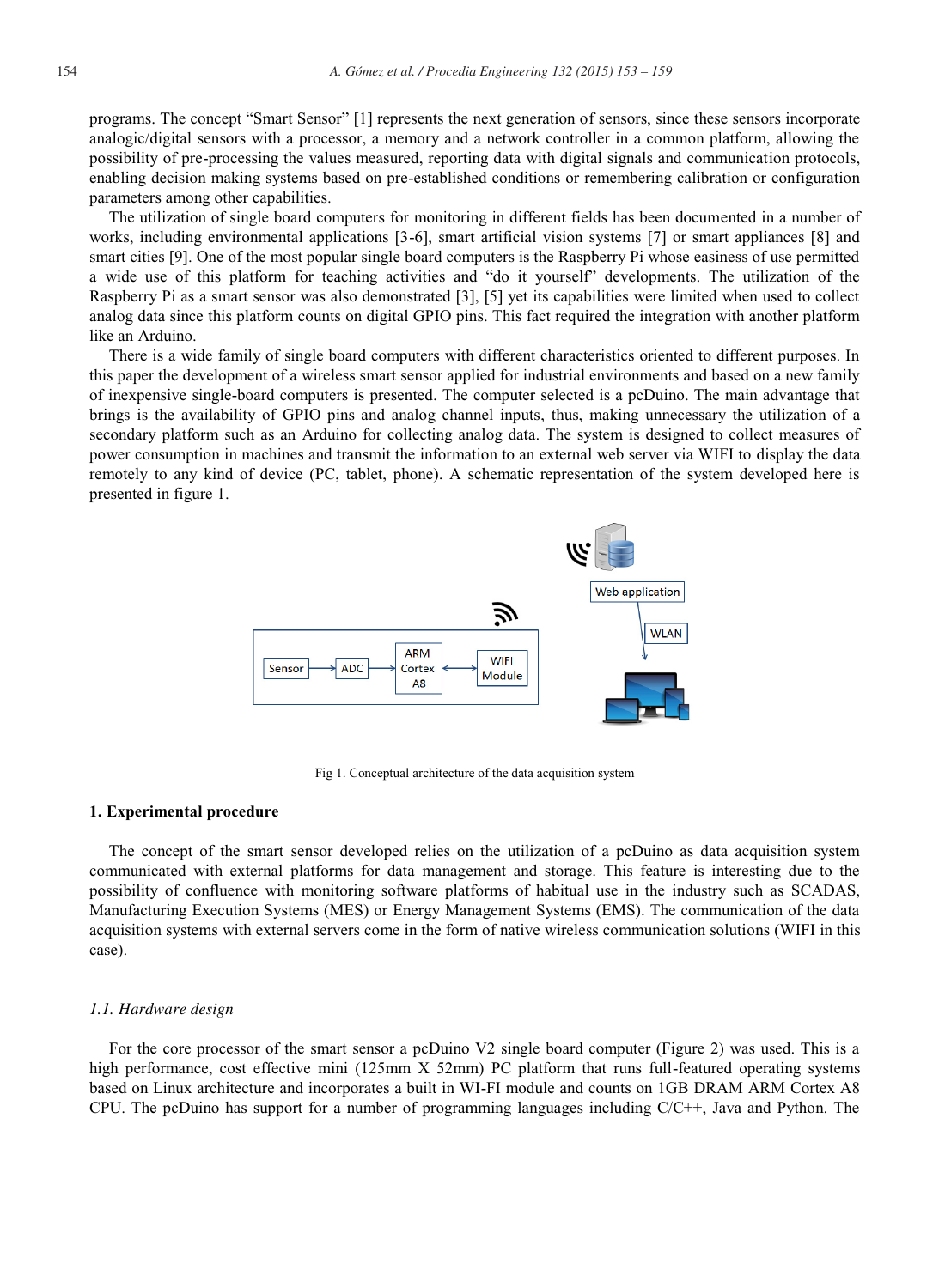advantage of using a pcDuino as the core of the smart sensor relies on the possibility of managing different sensors with the same platform, the availability of pre-processing the data gathered and the storage of historic data in a memory card (the memory card used was a 8GB microSD). This hardware platform incorporates six ADC pins to convert analog to digital signals and 14 digital I/O pins. The analog input on the pcDuino is done through six dedicated pins labeled as A0-A5 on the headers. The A0 and A1 are six-bit inputs, returning a value from 0-63 over a range from 0-2V; the A2-A5 are 12-bit inputs operating across the full 3.3V range.

The system is completed with a split core current transducer to take measures of current that gathers analogic signals from the machine under study (figure 3a). For the conversion to digital signal, the transducer was connected to the A2 pin of the ADC pin set of the pcDuino. A switching power supply of 15 W was used to feed the pcDuino (to pins 5V DC and GND).

The pcDuino works as a sensor node, serving the data collected to a database using the WIFI module incorporated by the pcDuino (see figure 3b). The communication by WIFI was selected for convenience, yet other wireless communication systems can be used (Bluetooth, ZigBee, Infrared) using an adequate shield.



Fig 2. Single board PC used for in the smart sensor: pcDuino V2.



Fig 3. a) Split core current transducer. b) WIFI module incorporated in the pcDuino V2.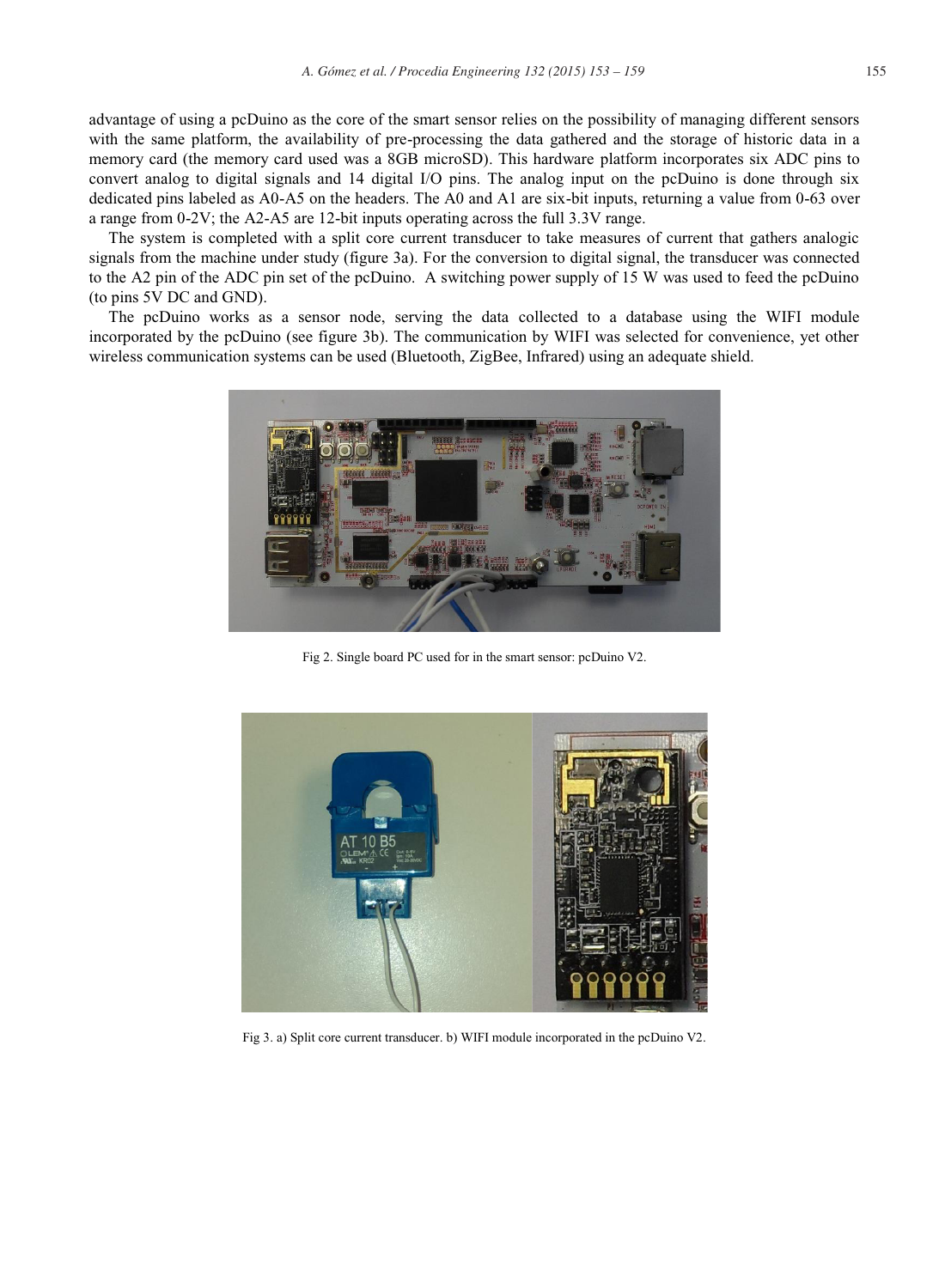#### *1.2. Data acquisition application development*

The pcDuino incorporates an opensource operating system based on Linux and compatible with low level programming languages such as C/C++ or Python. The implementation of the pcDuino as smart sensor relies strongly on software development based on opensource libraries. A data acquisition algorithm was written in Python (v3.4.1) to read pin A2 of the pcDuino, in which the current transducer is connected, and convert the data to real current:

$$
I = \frac{V_{pinA2}}{4096} * 3.3(V) * \frac{1}{800(\Omega)} * 2000 * 1000 * \frac{1}{\sqrt{2}}
$$
(1)

Where  $V_{pinA2}$  is the value taken on pin A2 of the pcDuino 4096 is  $2^{12}$  (12 bits analog-digital converter) 3.3V is the reference voltage of the pcDuino on pin A2  $800\Omega$  is the internal resistance of the split core current transducer 2000 is the number of loops inside the current transducer (multiplied by 1000 to convert to mA)

2  $\frac{1}{\sqrt{2}}$  represents the effective value of the current.

The system gathers measures of current periodically. As a first prototype we consider a constant voltage of 220V to convert the data to power consumption. This procedure although not realistic is approximate and will serve to validate the smart sensor when compared with a commercial standard data logger. The sampling frequency of the data acquisition system depends on the speed of the CPU of the pcDuino, the velocity to access to the ADC pin and the type of language used (python in this case). The sampling frequency of the system was setup to 700 Hz.

The data harvesting routine is as follows: the python application reads the data from the A2 pin and sends these data to a specific port in the local IP address of the pcDuino via sockets, generating a xml file. After this, the external webserver access the public IP of the pcDuino via http and reads the data collected. An application in the web server is used to display the measurements, statistics and graphics in real time. The SD card of the pcDuino is used as a temporal backup utility of the data collected to avoid loses in case of internet failure.

#### *1.3. Webserver implementation*

A web server was implemented to have a ubiquitous availability of the results (measures, statistics and graphics) by communication with a MySQL database. The database is updated by a constant communication via web services written using PHP. The appearance and style of the web application was designed and created by CSS (Cascading Style Sheet). The data gathered by the system was serialized into JSON (JavaScript Object Notation) format for the communication of the server and the client.

#### *1.4. Encapsulation and installation*

The pcDuino was connected to a 15W power supply and encapsulated in a PVC box designed to protect the system against possible impacts. The installation of the data acquisition system required the utilization of a cable extension with open access to the three independent phases (figure 4). The machine subjected to study is plugged to the electricity grid through this cable extension and the split core current transducer is closed around one of the open cables (single phase).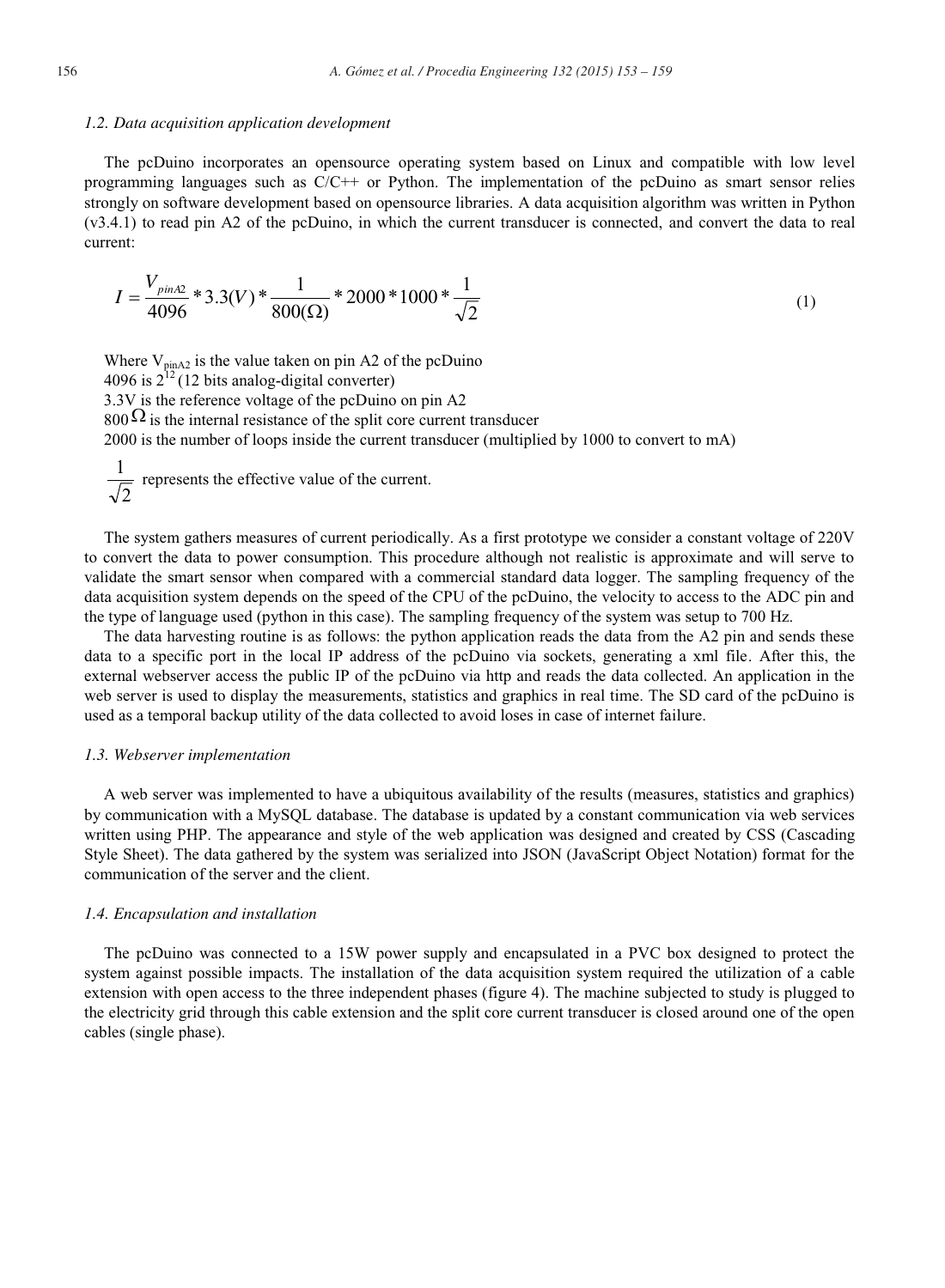

Fig 4. Detail of the methodology for the current transducer installation

#### **2. Results**

The system was tested in a 230V lathe to provide a measure of the value of the current required and test the data acquisition algorithm. The operation selected for the lathe was the machining of a solid block of paraffin in a period of 65 seconds. The representations of the data collected by our system along the whole experiment revealed periodic zones with anomalous data acquisition corresponding to the data dump to memory. This process affects the time conversion, configuring the curling profile shown in figure 5.a. The "steps" in this curling correspond to the blank spaces in the measure of the current (figure 5.b).



Fig 5. a) Abnormal time conversion b) Absence of data collection during data dump

In order to avoid this, the data acquisition routing was split into two threads running in parallel, one for the data acquisition and the other for the data dump, thus, smoothing the time conversion and fulfilling the blank spaces in the current data profile. The frequency of the data acquisition increases considerably, reaching ~1900 data per second.

 In order to have a reference dataset a commercial data logger (Elcomponent SPC pro data logger, courtesy of NIFES) was used to compare the measures taken and calibrate the data acquisition system. Our data acquisition system showed the energy consumption of the whole operation (figure 6.a), revealing the power peak corresponding to the switching on of the machine, the stabilization around 0.7 kW and the decreasing to zero when the lathe was turned off. The calibration profile of our data acquisition system is shown in figure 6.b, where the comparison of the data gathered by our system and the commercial data logger is displayed in a time frame in which the power consumption moves through the plateau shown in figure 6.a. The red line represents the data taken by the SPC data logger and the blue line represents the data gathered by our device. The oscillations in the power consumption come from variations in the current of 0.2 A, generating the profile shown in figure 6.b. The agreement of the two dataset confirms the usability of the algorithm used. The frequency of our data acquisition system was reduced to 4 measurements per second to compare with the commercial SPC data logger.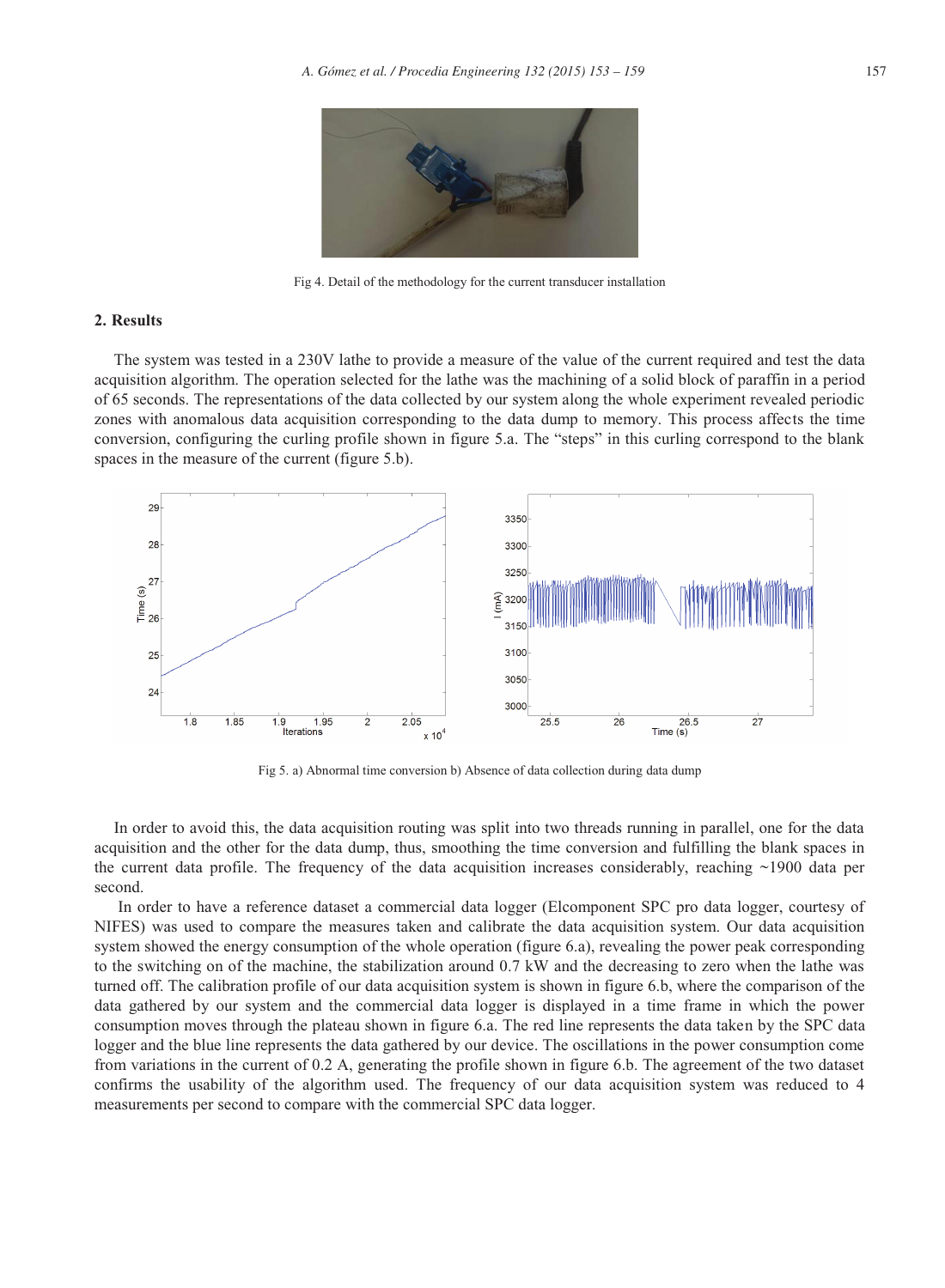

Fig 6. a) Measure of the power used by the lathe in the whole experiment. b) Comparison of the measures of power consumption of the lathe by the SPC data logger (red line) and the pcDuino (blue line).

Once the capabilities of the measuring system were tested, the next step was to enable the webserver to display the measures taken remotely and in real time. The layout with the measures of the two machines is shown in figure 7. As commented above, a user-friendly intuitive web application was designed in CSS to show the behavior of the machine measured. The database can be accessed to consult the real time data or to select a timeframe to show specific data.

The next step was the preparation of the webserver for a remote monitoring of the power consumption of the different machines. A set of machines was included in the web application: a lathe, a drill and a number of different 3D printers. The application incorporates one tab for each machine so that the user can consult the status (on/off), the instant power consumption with a round power meter and a customizable historic consumption whose timeframe can be selected in the web application.



Fig 7. Web interface of the data acquisition system